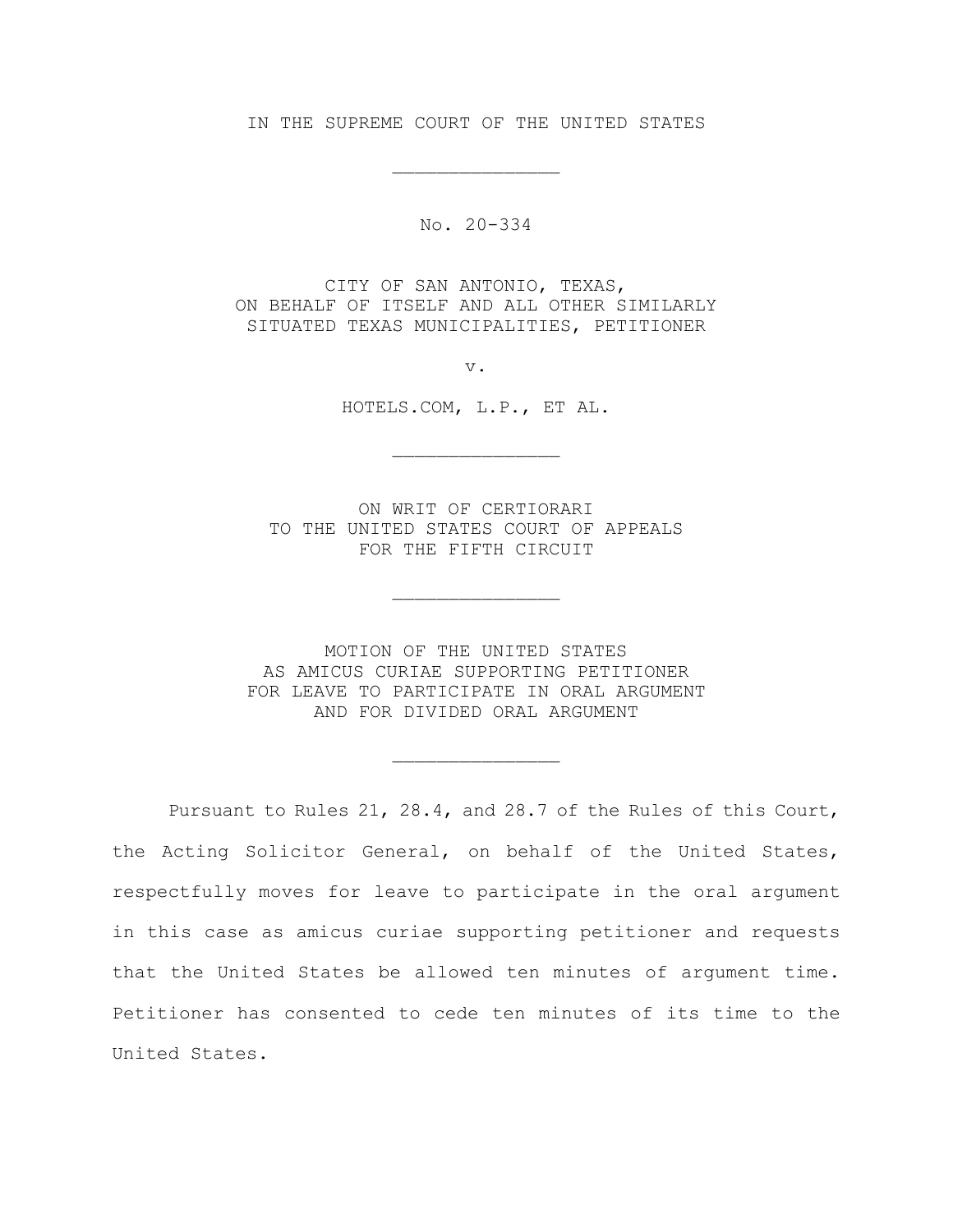This case concerns the scope of a district court's authority to tax appellate costs under Federal Rule of Appellate Procedure 39(e). The United States is a frequent litigant in federal court and may have certain costs taxed both for and against it in litigation, although the waiver of sovereign immunity in 28 U.S.C. 2412(a)(1) does not permit bond premiums to be taxed against the federal government. See FTC v. Kuykendall, 466 F.3d 1149, 1154- 1156 (10th Cir. 2006). The government also represents -- and may indemnify -- federal officials sued in their individual capacities for actions performed in the scope of their employment. 28 C.F.R. 50.15(a) and (c). If appellate costs are incurred by or taxed against such individuals, those expenses may ultimately be borne by the United States. In both contexts, the government must litigate under the framework imposed by Rule 39. The United States therefore has a substantial interest in the Court's disposition of this case.

The United States would be able to offer the Court a distinct perspective on the litigation-cost issues implicated by this case. The United States' participation in oral argument is therefore likely to be of material assistance to the Court.

2